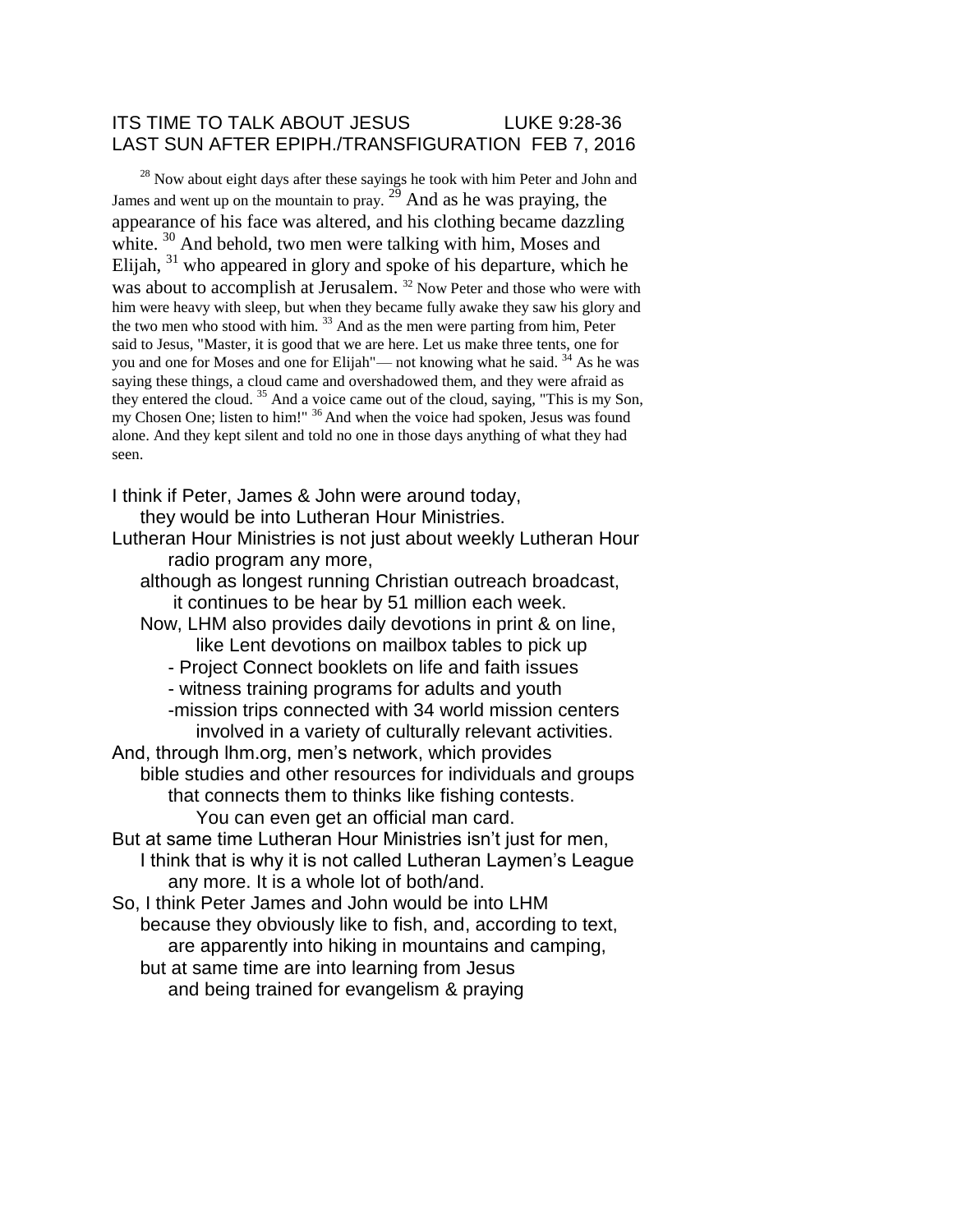even though, like typical men used to outdoors, if they sit still for 5 minutes they fall asleep. and, especially, God uses them, wherever they are, to tell other people about Jesus.

So, Lutheran Hour Ministries is about both/and,

both men stuff and sharing gospel in every way possible. In text also, we see several both/ands

THOSE SEEING JESUS' GLORY also SPEAK OF HIS DEATH THOSE LISTENING TO JESUS NOW also TALK ABOUT HIM THOSE WANTING TO STAY HAVE GOD STAY WITH THEM

THOSE SEEING JESUS' GLORY SPEAK OF HIS DEATH <sup>29</sup> And as he was praying, the appearance of his face was altered, and his clothing became dazzling white. <sup>30</sup> And behold, two men were talking with him, Moses and Elijah,  $31$  who appeared in glory and spoke of his departure, which he was about to accomplish at Jerusalem.

One of the things LHM's Men's Network is is a support group for those facing challenge of living as God's man in today's world

That is sort of what is happening here on this mountain. Jesus is the ultimate God's man.

He is facing not just challenges of life but of death. As we begin Lent and journey to the cross this week, after this turning point, Jesus heads to the cross. One thing that prepares Jesus & his disciples for this is the Father's affirming voice and the glory that shows but which is always there even when hidden because Jesus is true God at same time as true man. This is the only reason his death has power to save us. On this mountain there is just a peek, a preview, of the glory in store for him and for us in heaven. But from here Jesus can also see where he is going: cross. Their appearance is of glory but their discussion is of death by which Jesus is truly glorified and victorious. So they talk about departure he is about to accomplish. His death is not defeat but his greatest accomplishment

because it is ultimate death that ends all deaths. This is not the first Jesus has discussed this.

First verse of text includes phrase "after these sayings,"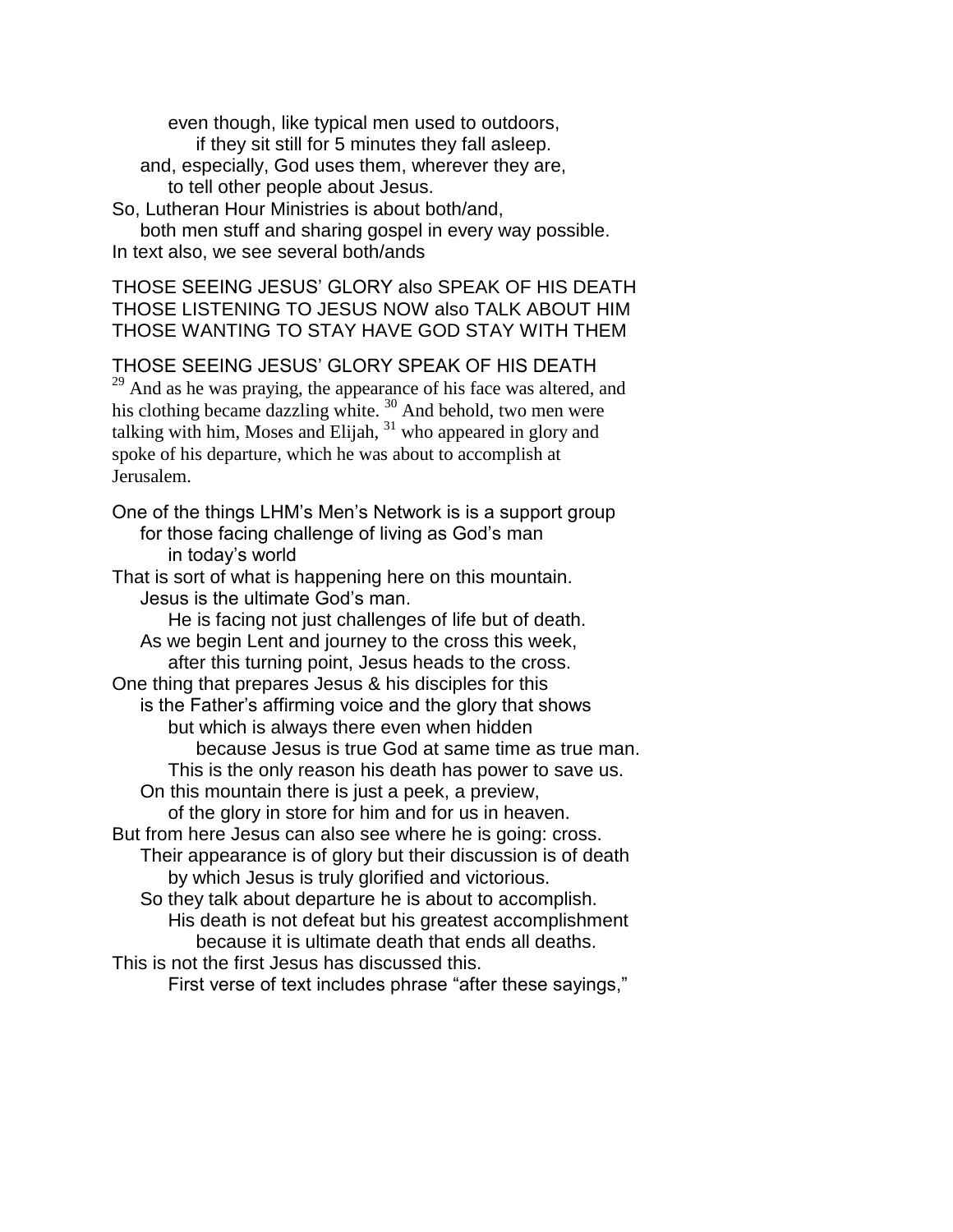In verses before Peter has affirmed Jesus is Christ of God and Jesus has replied he was going to suffer and die. Moses & Elijah call it his departure. Word in Greek is exodus. Moses knows about exodus, going through plagues, nights of terror, middle of Red Sea & barren wilderness, but ending up in the promised land, which he, like us, only gets peek at before death. Elijah too knows about mountaintop experiences, like defeating prophets of Baal with fire from heaven but going on into valley of despair before being taken up into heaven. Both their words here and their lives before pointed to the way of salvation through Jesus' death and our way of following him through suffering to glory. This is why we continue to come this place of retreat, not just to rest but to pray & worship, and peek again at where we are headed while going through difficulties which will not last but cannot be skipped over. But we also come here to prepare for our next task.

## THOSE LISTENING TO JESUS NOW TALK ABOUT HIM

 $^{28}$  Now about eight days after these sayings he took with him Peter and John and James and went up on the mountain to pray.  $34$  ... a cloud came and overshadowed them, and they were afraid as they entered the cloud. <sup>35</sup> And a voice came out of the cloud, saying, "This is my Son, my Chosen One; listen to him!"  $36$  And when the voice had spoken, Jesus was found alone. And they kept silent and told no one in those days anything of what they had seen.

I don't know what time of year this happened,

but I wonder if it was in seventh month of their year when there is series of special Jewish festivals Starting with day of trumpets, reminding of when they came to Mt. Sinai & heard voice of God like trumpet speaking from midst of glowing fiery cloud. Then was day of atonement when they confessed sin and High Priest entered holy of holies, place of God's glory, to sprinkle blood of a special sacrifice. Then was Tabernacles, which I call national camp-out week,

when they lived outdoors in booths or tents, remembering how God took care of them in wilderness.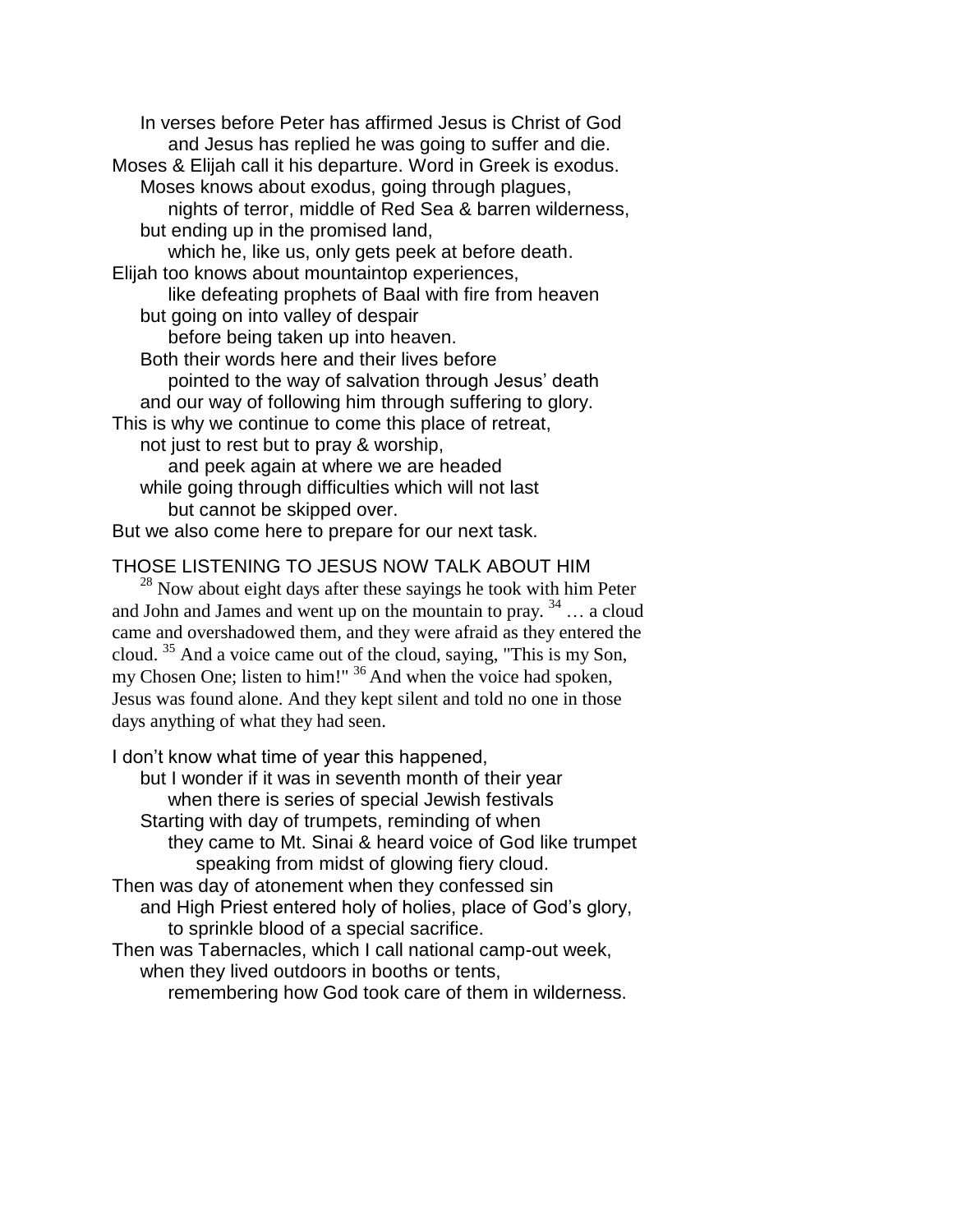Do you notice the similarities, the voice from heaven, glorious cloud showing God's presence, special death to pay for sin, idea of building shelters? On the eighth and last day of Tabernacles there was assembly to listen to reading of law of Moses. I think is no coincidence v. 28 says this happened on  $8<sup>th</sup>$  day. But on this day, instead of listening to law of Moses, God speaks and says, listen to him, that is, now listen to the gospel of Jesus. This is how we get to the new promised land. As only few went up to God's presence on Mt. Sinai, only a three disciples were here to see this. v. 36 says they told no one about it in those days but obviously it is written here because the time came when they did tell others. It is time to tell about Jesus, his death and his glory. Moses and Elijah came to speak about what Jesus would do. The Father spoke from heaven, affirming that everything Jesus did was right. Now it is time for us also to speak. This is why we have recognition of Lutheran Hour Ministries and why it does all the different things it does, and why we do all the different things we do here and as we go on from here, back down mountain, because it is time to proclaim from the mountain tops and to those in the valley of the shadow of death, who Jesus is and what he does for us. He is true God. No one comes to Father except through him. but he has humbled himself, turned off his glory, to suffer and die to take away our sins, so that now our lives can be transformed, we can look forward to seeing God and his light will shine through us as well. But this is hard for us to do, maybe it seems to us it is harder than it was for Jesus to go to the cross. This is why,

THOSE WANTING TO STAY HAVE GOD STAY WITH THEM  $32$  Now Peter and those who were with him were heavy with sleep, but when they became fully awake they saw his glory and the two men who stood with him. <sup>33</sup> And as the men were parting from him, Peter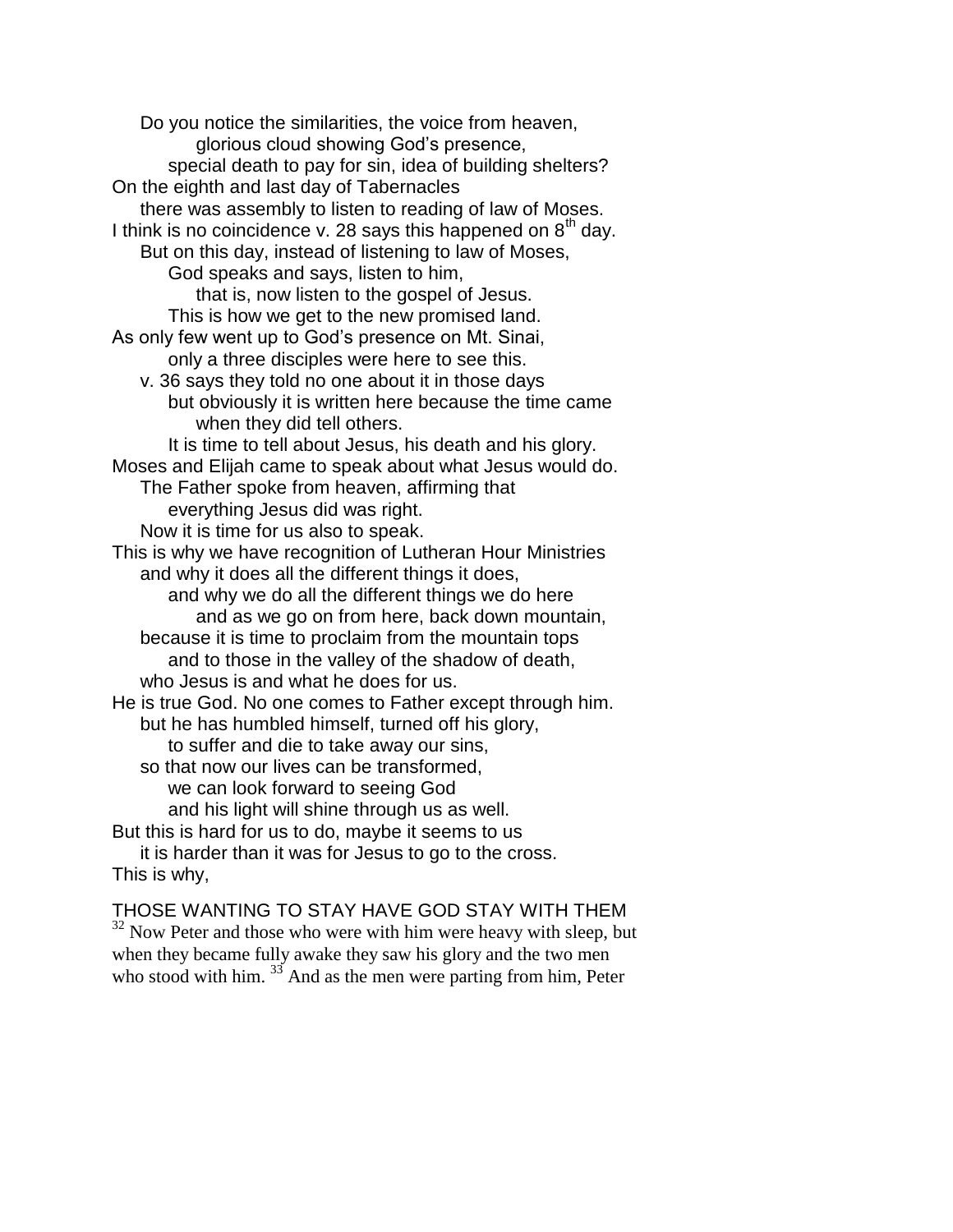said to Jesus, "Master, it is good that we are here. Let us make three tents, one for you and one for Moses and one for Elijah"— not knowing what he said.

Jesus regularly went for time of prayer before doing things, like he did in the Garden of Gethsemane, because he knew he did nothing by himself. Everything he did, he did together with Father & Spirit. How much more is this true of us. We need God's presence and power for all we do. This is why Jesus took Peter, James and John with him, to train them to prepare for everything with prayer. But even such prayer itself is hard for us. No wonder they fell asleep here as in Gethsemane. But Peter is always ready to do something, even if he has no idea what to do. He says it is good for them to be here, but why, good for who? Is it good that they are here to help or honor Jesus, Moses & Elijah by building shelters for them? Or is it good for Peter, James & John to see his glory and so they just want to stay and camp out here? Luke writes Peter didn't know what he was talking about. But in Bible God often puts his words in mouths of those who don't fully realize what it means. If we are going to talk about Jesus, this is what we need God to also do for us. It is good for us to be here with Jesus, seeing him in his word, not because we are doing something here for him, and not just so we can hang out with him feeling good but so that he can do something for us and so that we can go and share this with others. The shelters people built during festival of Tabernacles were a reminder that as they went through wilderness, wherever they were, they had what they needed because God was with them, protecting, providing, guiding. That was the take-away of this experience for disciples, that as they went, God himself was with them. not just when we get to glory but in the daily grind. They would not stay there in temporary shelters nor would Jesus stay in temporary tent of this body but he is leading us on to an eternal home.